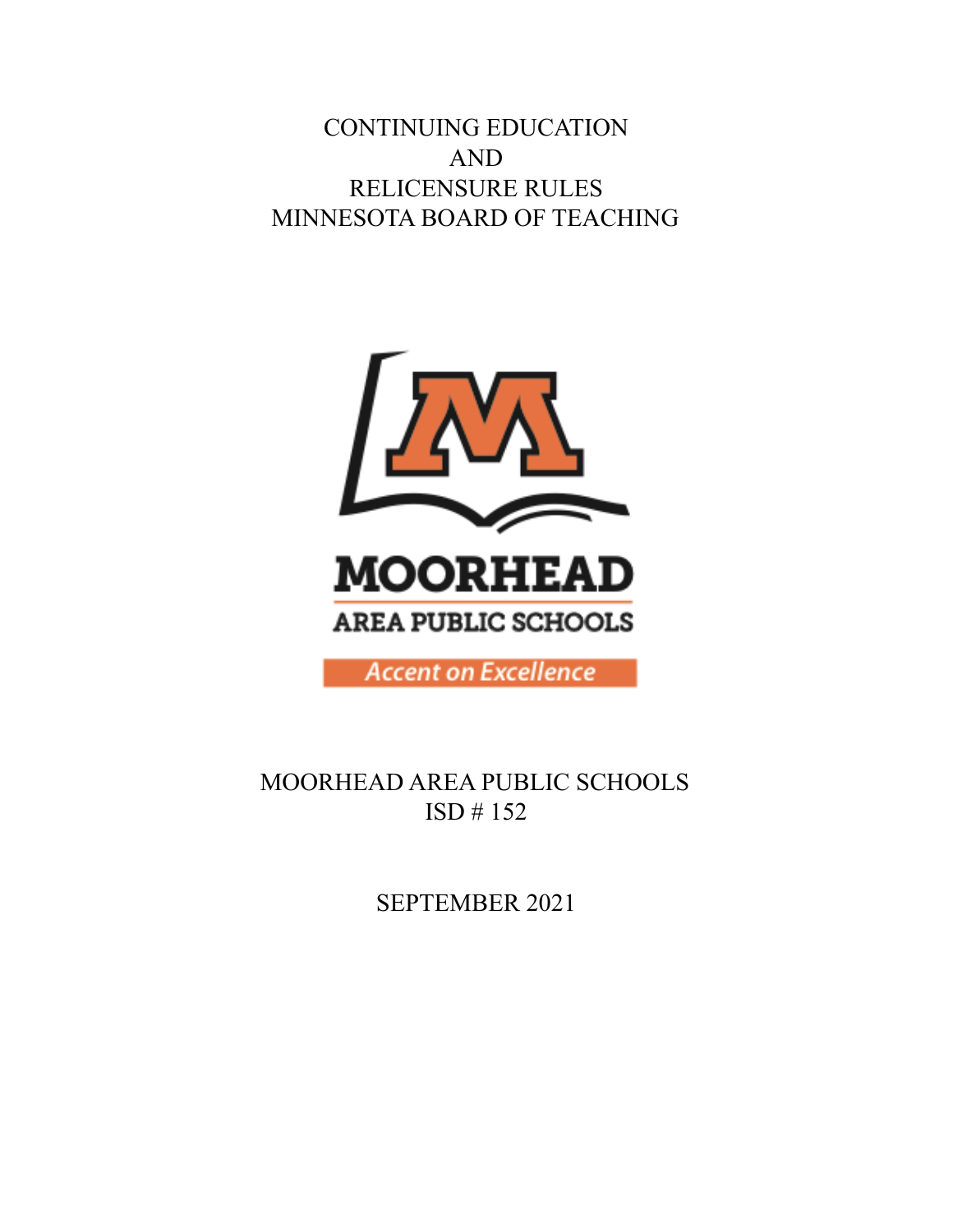|  |  | TABLE OF CONTENTS |
|--|--|-------------------|
|--|--|-------------------|

| <b>Introduction</b>                                                                | 3              |
|------------------------------------------------------------------------------------|----------------|
| <b>Purpose and Philosophy</b>                                                      | 3              |
| <b>Section One: Committee Information and Duties</b>                               | 3              |
| Committee Membership                                                               |                |
| <b>Election Procedures</b>                                                         | 3              |
| <b>Committee Meetings</b>                                                          | $\overline{4}$ |
| Continuing Education Hearing                                                       | 4              |
| <b>Committee Duties</b>                                                            | 5              |
| <b>Committee Member Duties</b>                                                     | 6              |
| Responsibility of License                                                          | 6              |
| <b>Section Two: General Information Regarding Clock Hours</b>                      | 7              |
| <b>Mandatory Renewal Requirements</b>                                              | 7              |
| Definition of Clock Hours                                                          | 7              |
| Professional Growth                                                                | 7              |
| <b>Experience for Clock Hour Credit</b>                                            | 7              |
| Period for Earning Clock Hours                                                     | 8              |
| Clock Hour Allocations, Renewing a License for Two or More Areas                   | 8              |
| Clock Hours Obtained in Multiple School Districts                                  | 8              |
| Clock Hours for Persons Not Continually Employed in Minnesota                      | 8<br>9         |
| <b>Section Three: Clock Hour Categories</b>                                        |                |
| A. Relevant Coursework, Accredited College/University                              | 9              |
| <b>B.</b> Educational Workshops                                                    | 9              |
| C. Staff Development Activities                                                    | 9              |
| D. Curriculum Development                                                          | 10<br>10       |
| E. Engagement in Formal Peer Coaching/Mentorship<br>F. Professional Service        |                |
|                                                                                    |                |
| G. Leadership Experience<br>H. Opportunities to Enhance Knowledge/Understanding of | 10             |
| <b>Diverse Settings</b>                                                            | 11             |
| I. Pre-Approved Travel or Work Experience                                          | 12             |
| <b>State Required Areas</b>                                                        | 12             |
| <b>Section Four: Requesting Clock Hours</b>                                        |                |
| Procedures                                                                         | 15<br>15       |
| Appealing an Unfavorable Decision                                                  | 15             |
| Special Note                                                                       | 16             |
| <b>Section Five: Exemptions to the Clock Hour Requirement</b>                      | 16             |
| Clock Hour Exception for National Board Certification                              | 16             |
| Clock Hour Exemption for School Psychologists                                      | 16             |
| Clock Hour Exemption for Speech-Language Pathologists                              | 16             |
| Renewal of Administrative Licenses                                                 | 17             |
| <b>Administrative Clock Hours</b>                                                  | 17             |
|                                                                                    |                |

| <b>Resources</b> |  |
|------------------|--|
|                  |  |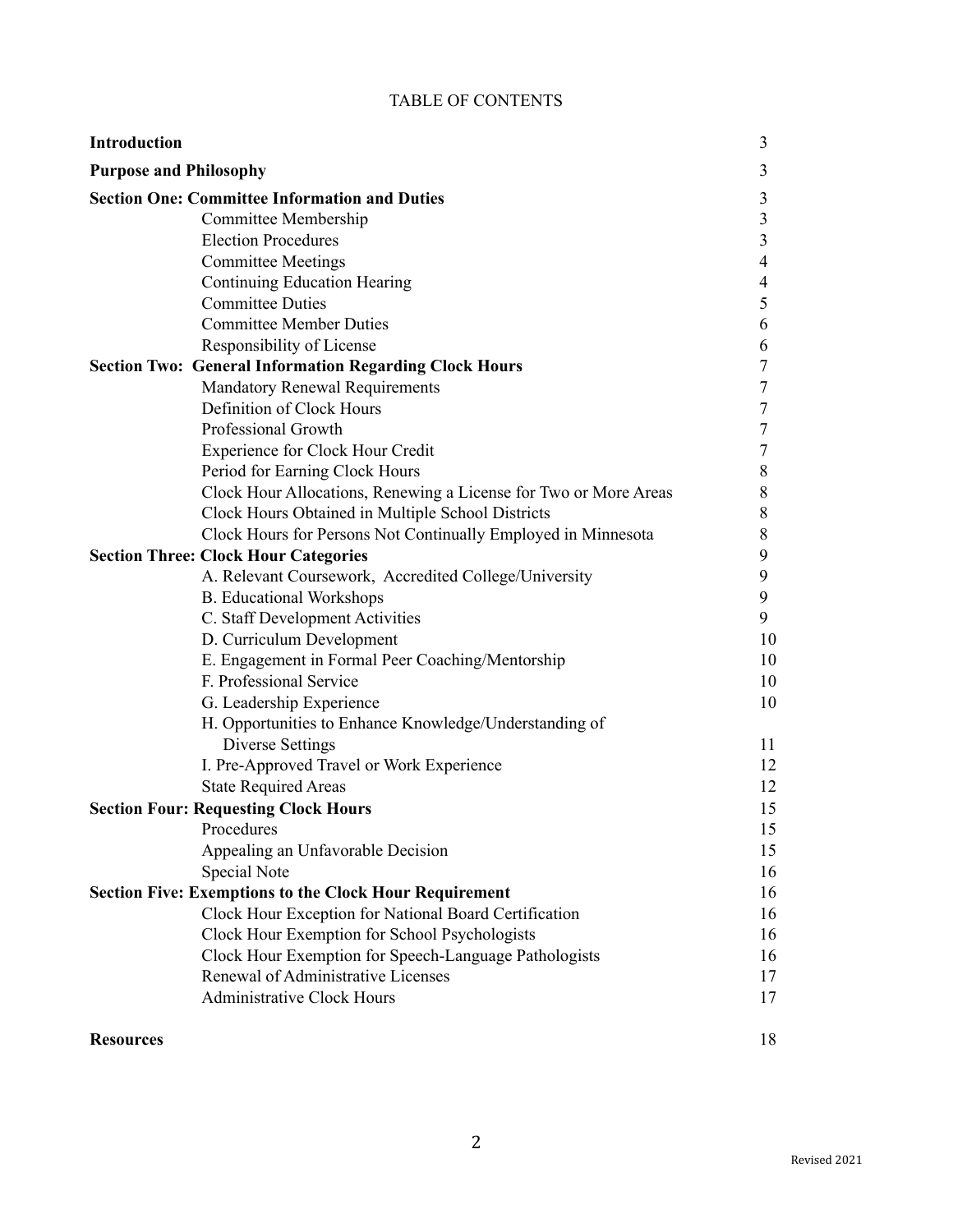# **Introduction**

The State of Minnesota requires all teachers to document a minimum of 75 hours for Tier 3 and 125 hours for Tier 4 of continuing education work in order to maintain an active teaching license. The following information will help you get through the process of continuing education. The guidelines are the same for all Minnesota school districts, except where local districts have followed State guidelines to modify them. The guidelines are the same for all personnel holding a teaching license except the personnel holding Lifetime Licenses are exempt from this process, and holders of National Board Certification receive automatic units for each year they hold such certification. If there are state guideline changes, a notice will be sent to you from the CEU Committee.

It is each licensed teacher's responsibility to be knowledgeable about the requirements and to meet them.

# **Purpose and Philosophy**

The committee's goal is to encourage educators to improve professional practice through meaningful and purposeful continuing education activities in a variety of professional growth categories. The committee will not grant clock hours for experiences that are primarily for personal rather than professional improvement or for experiences that duplicate experiences without new or enhanced professional development value [\(Minnesota rule 8710.7200\)](https://www.revisor.mn.gov/rules/?id=8710.7200).

# **Section One: Committee Information and Duties**

## Committee Membership

The local committee consists of the following members:

- 1. Five persons licensed by the Board of Teaching who hold at least a baccalaureate degree, to be elected by the licensed teaching faculty. Nominations may be by building, grade level, or other appropriate categories, provided that all eligible persons have a fair and equitable chance for nomination. Proportionate representation is encouraged.
- 2. One person who holds an administrator's license, representing the elementary and secondary administration, elected by the licensed administrators employed by the district.
- 3. One resident of the district who is not an employee of the district, designated by the local school board. School board members are not considered to be employees of the district.

## **The state of Minnesota mandates the committee size and makeup.**

#### Election Procedures

All members of an appropriate voting group shall be notified of the date of the election at least five days prior to the election. The election shall be held at a convenient time and place and shall be by secret ballot.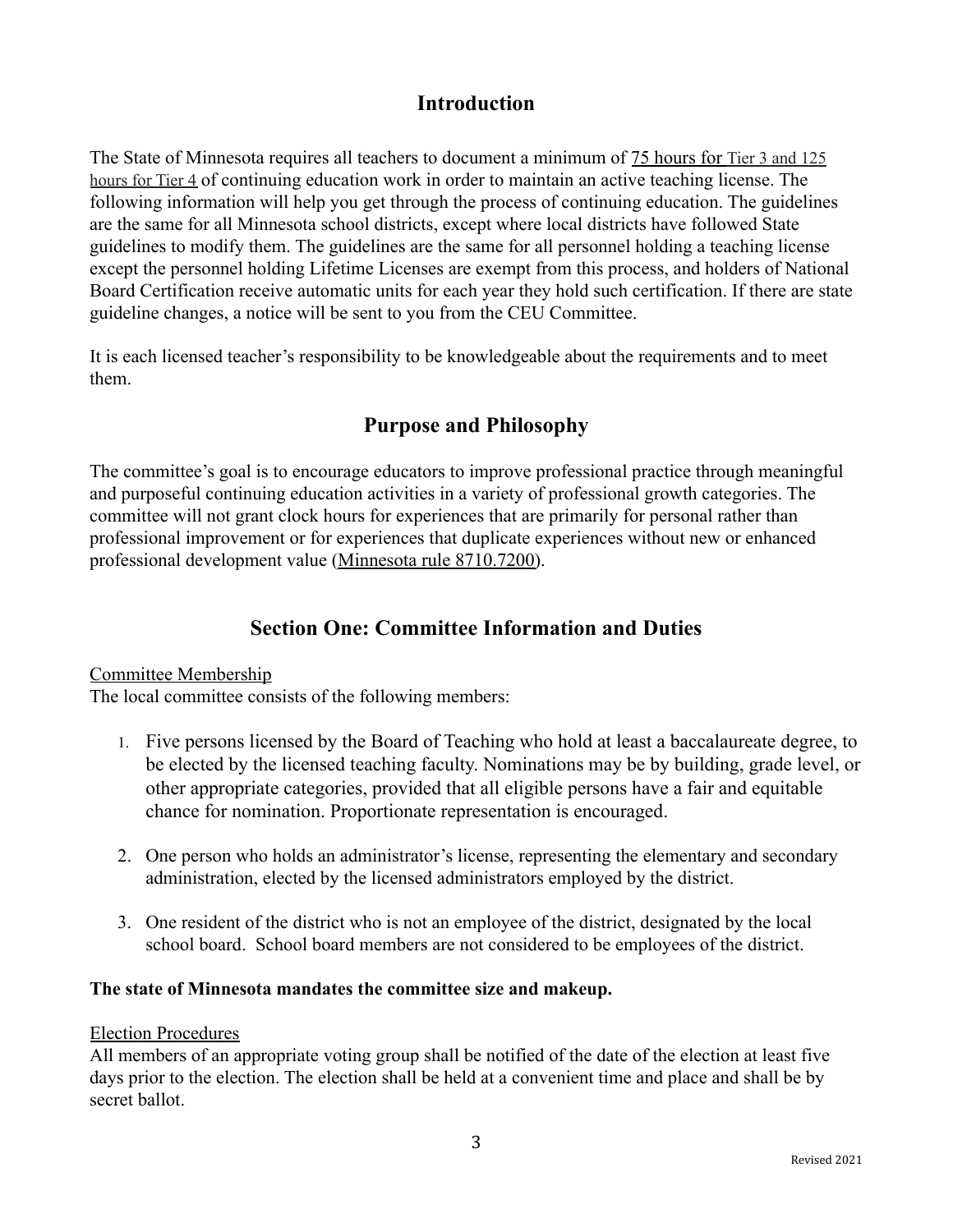Members of the local committee shall be elected in May of each year for terms to begin no later than the following September 1. The term of office of members of the local committee shall be two years.

Names of committee members will be made known to all staff before the last day of school in the spring. In order to fill vacancies that occur part way through a term, the committee will appoint an eligible replacement for the remainder of the term by soliciting volunteers followed by a committee vote.

## Committee Meetings

The local committee shall hold an organizational meeting no later than September of each year. At the organizational meeting, a chairperson and secretary will be chosen and an orientation provided for new members. Adequate and proper notice shall be given to all licensed personnel within the school district. All committee members should be present.

Meetings will be held on the first Tuesday of each month October through May. The committee will determine the time and place of the meetings. The meeting schedule will be posted on the extranet. Additional meetings may be called by the chairperson or by request of three or more of the members. A reminder of meetings will be provided to each member of the committee at least five days prior to the meeting, and the meetings will be posted or otherwise advertised in order to provide reasonable notice to teachers subject to the actions of the committee. A quorum shall be more than 50 percent of the total voting membership of the committee. A majority vote of those voting members present shall be sufficient to take action.

Approval for emergency requests during periods when the committee does not meet (for example, summer) may be obtained by contacting the chairperson, the Executive Director of human resources or any designated committee member(s), who are authorized to take action on the emergency request. This procedure is limited to actual hardship situations and is not to be employed simply as a "convenience" measure or as a substitute for proper committee action.

## Continuing Education Hearing

The Board of Teaching requires that the local committee hold an annual hearing to allow the district teachers to review proposed or revised guidelines established by the committee. This meeting will be held annually in September.

The following should be considered:

- 1. Adequate and proper notice shall be given to all such persons within the district.
- 2. All local committee members should be present at the hearing.
- 3. The hearing shall continue until all persons who wish to speak have had an opportunity to do so.

Although input received at the hearing is not binding, the local committee will consider modifications consistent with licensure rules if the information received during the hearing indicates that changes are necessary or desirable. When significant modifications are made, a copy of the amended guidelines shall be submitted to the Personnel Licensing Section for review.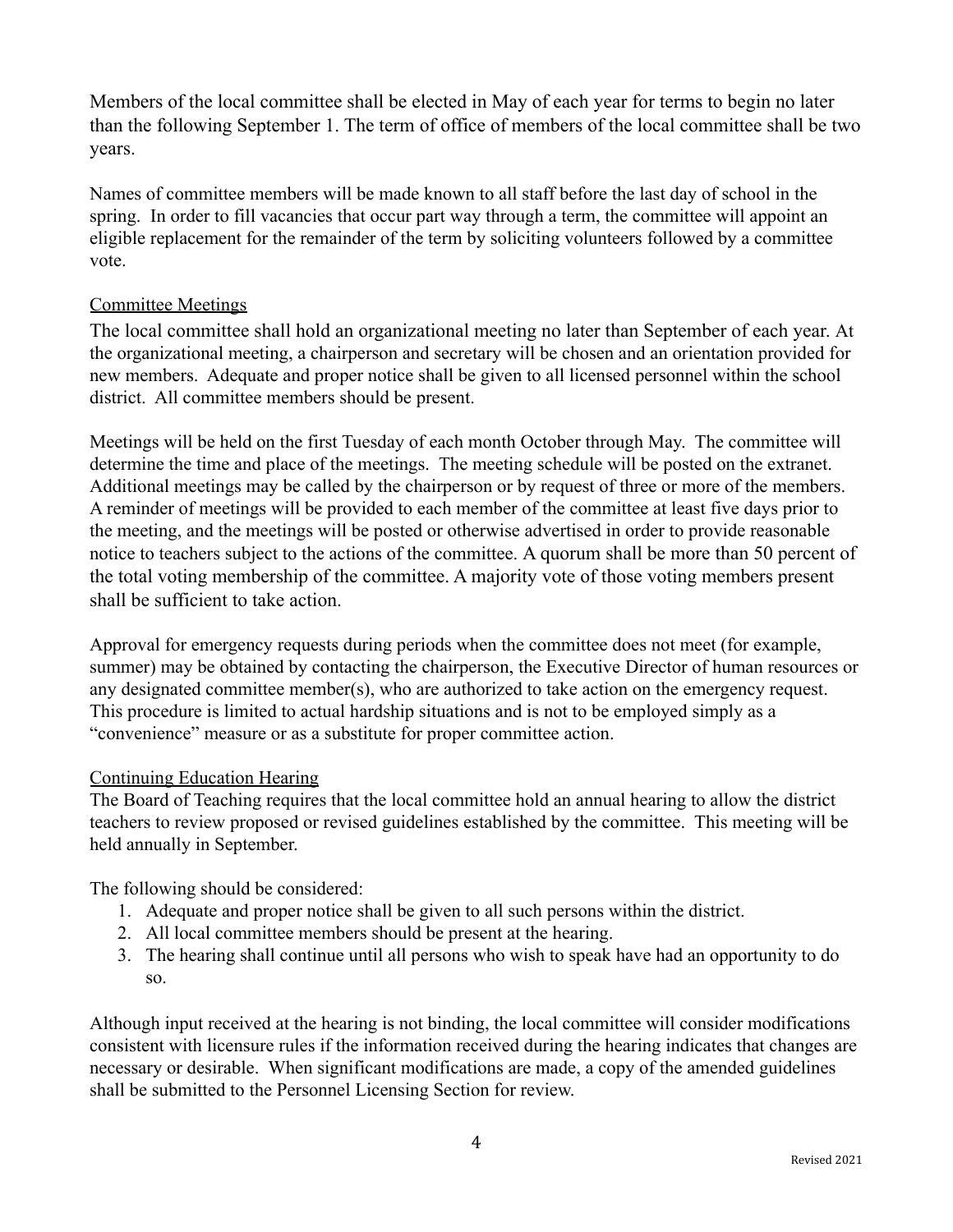## **Committee Duties**

- A. Committee Operations
	- 1. Establish written Operational Guidelines, including time, place, procedures for local committee meetings, and procedures for local committee operations.
	- 2. Establish meeting schedule and procedures, and assign clock hour allocations for each activity category in accordance with the re-licensure rule. The committee will meet at least one time per month from September to May of each school year.
	- 3. Inform staff of committee membership in the spring by notice as stated in the Elections section via committee secretary distributing the membership list in mailboxes or e-mail during the first month of school.
	- 4. Distribute the complete local guidelines document to each school. Reference copies of the guidelines shall be available at all times in the office of each building and on the Extranet. The committee chairperson is responsible for providing a full copy of the current guidelines to each committee member.
- B. Recommendation of teaching license renewal to the Board of Teaching
	- 1. Make recommendations regarding the issuance of the first continuing license by verifying one year of successful teaching experience for individuals on entrance licenses. This shall be verified by the local chairperson or designee, whose name shall be on file with the board of teaching. Successful teaching shall be determined by satisfying one or more of the following three criteria:
		- a. a teacher receives an offer of a contract for the year of experience;
		- b. a teacher gains tenure or acquires a continuing contract; or
		- c. supportive evidence is presented from supervisory personnel, professional colleagues, and/or administrators.
	- 2. Act upon requests within a reasonable time for recommendation for renewal of the continuing license by determining whether the applicant has met renewal requirements.
	- 3. Endorse the application for renewal of the continuing license of each qualified applicant. The applicant shall assume the responsibility for making certain that the endorsed application is forwarded to Minnesota Department of Education Personnel Licensing.
	- 4. Provide supporting evidence to the Board of Teaching when a decision of the local committee is appealed.
- C. Forward to the Board of Teaching the following information
	- 1. Verification of current membership of the local committee prior to November 1 of each year.
	- 2. Provide a copy of the published local committee guidelines prior to receiving approval from the Board of Teaching to operate as a local committee . At such time that substantial changes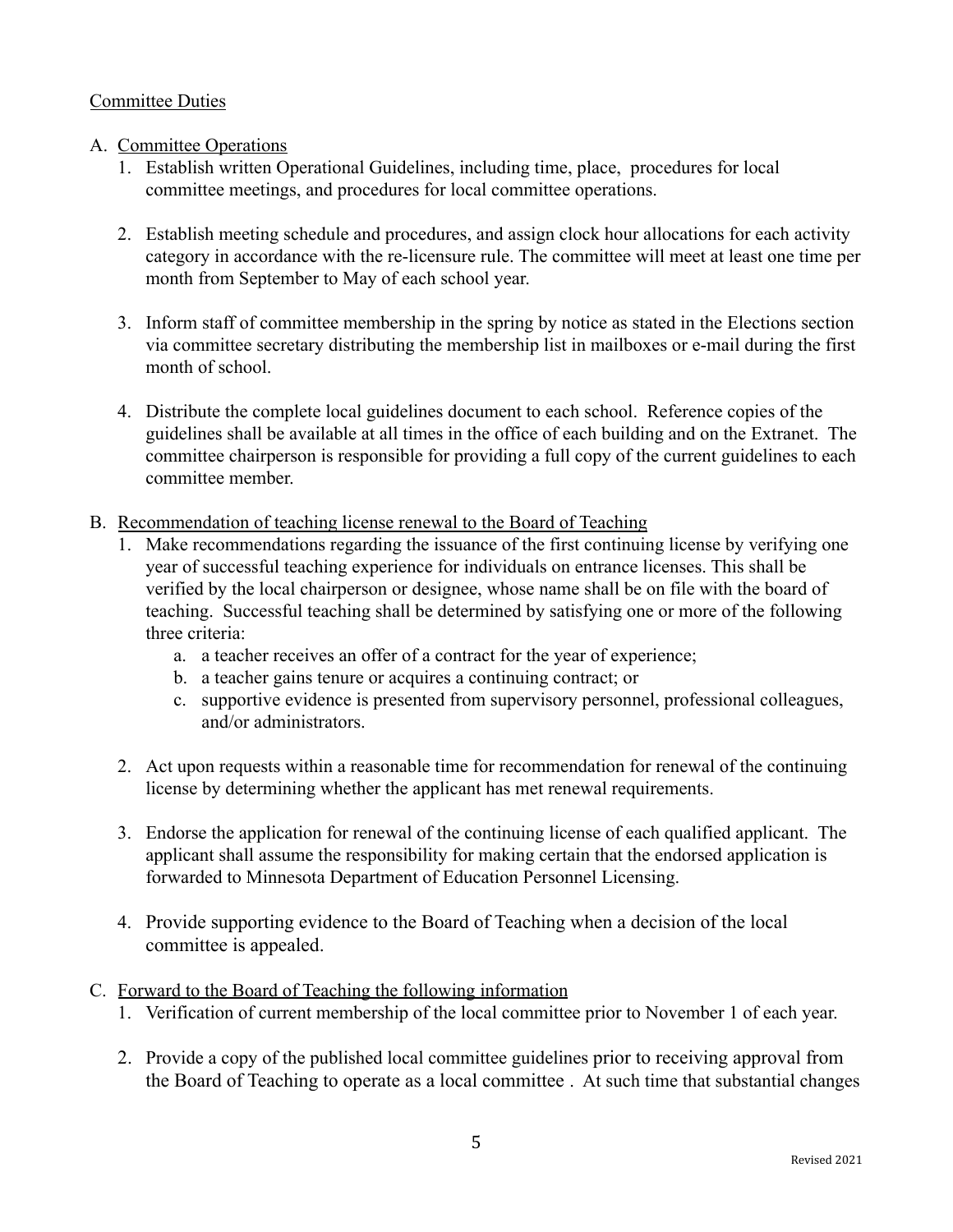are made in local guidelines, a revised copy of these guidelines shall be forwarded to the Board of Teaching.

- 3. Recommendation for modifications of the continuing education rule, based upon an evaluation of procedures and criteria for granting clock hours during February of each year.
- D. Provide those services and reports that may be required from time to time by the Board of Teaching.
- E. Provide recommendations to appropriate personnel concerning the in-service needs of the district. In order to make recommendations for in-service needs of the district, When possible, the committee will have a member participate in the school district staff development committee, in order to make recommendations for in-service needs of the district and to identify concerns that affect both groups.

## Committee Member Duties

The committee chairperson shares operational duties with other committee members; the secretary records any minutes of each meeting and distributes them to the committee members. The chairperson calls and conducts meetings, prepares agendas, signs approved renewal applications, provides leadership in orienting new committee members, serves as liaison and contact person in the committee's relationship with staff and outside agencies and individuals, coordinates revision of local guidelines when needed.

In addition to sharing operational duties with other committee members, the secretary records any minutes of each meeting and distributes them to the committee members. The secretary also handles committee correspondence, distributes and posts announcements, and chairs the committee when the chairperson is absent. The Human Resources office maintains relicensure records.

Though the officers may not personally perform all of the assigned duties, they are responsible for their timely and successful performance.

#### Responsibility of Licensee

It is the responsibility of the person seeking the renewal of a continuing license to submit the application, appropriate verification, and other supporting materials specified in these guidelines to the local committee by the meeting dates established by the committee and stated in these guidelines. It is also the responsibility of the applicant to make certain that the completed application and processing fee are forwarded to the Minnesota Board of Teaching after endorsement by the committee. When the applicant receives the renewed license, a copy is to be forwarded to the Human Resource office to be placed in the permanent record file. Because licensure is a personal responsibility, each applicant is strongly urged to keep a duplicate set of records.

Forms and applications needed for the re-licensure procedure are available on the [district website.](https://www.moorheadschools.org/)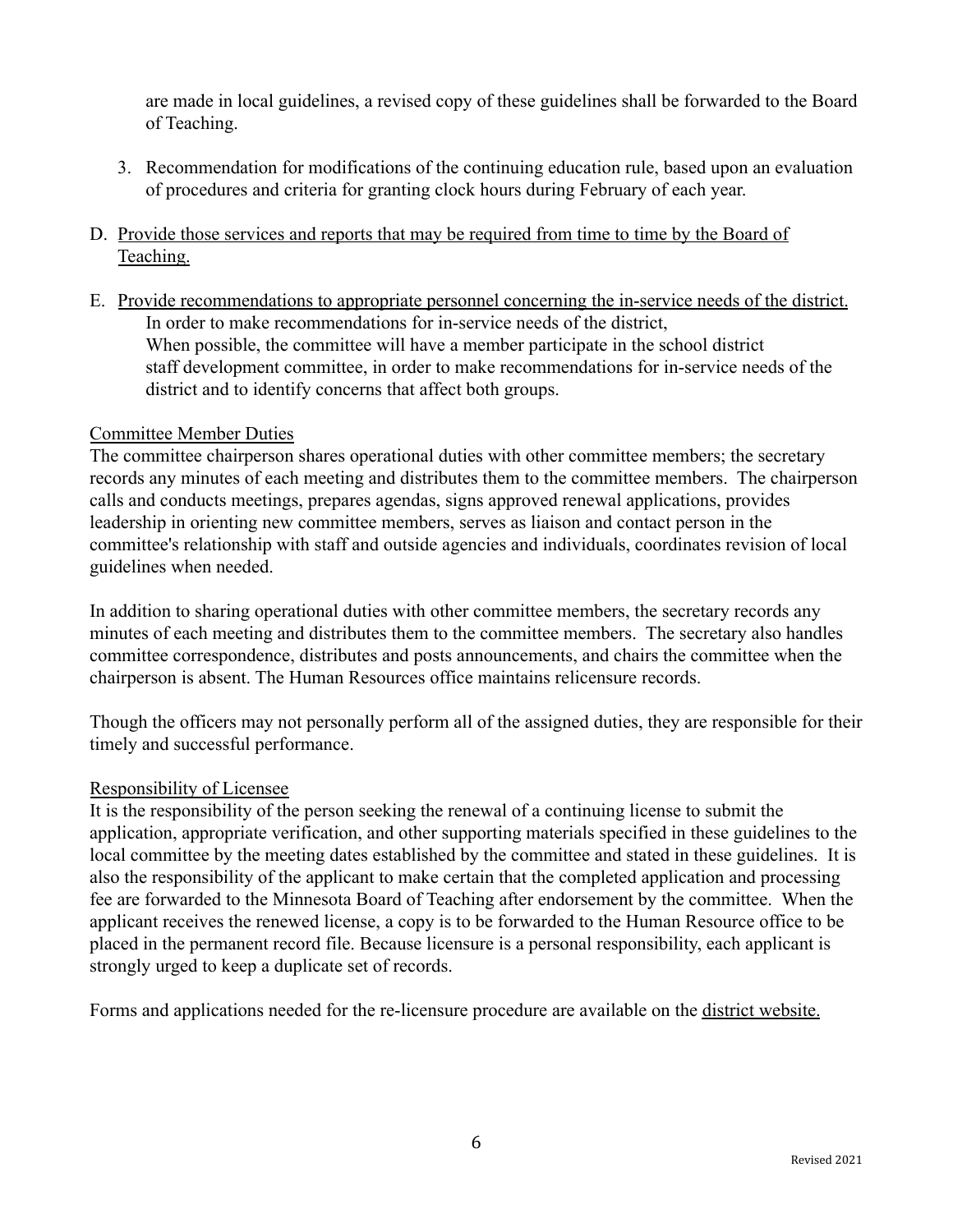# **Section Two: General Information Regarding Clock Hours**

#### Mandatory Renewal Requirements

The renewal of teaching/related services licenses requires the completion of clock hours of professional development that have been approved through the local school district's continuing education committee to meet the requirements of Tiered Licensure.

- 1. **Tier 1** The hiring district must show the license holder participated in:
	- a. Cultural competency training
	- b. A mentorship program aligned to definition in Board rule; and
	- c. An evaluation aligned with the district's teacher development and evaluation model.
	- d. The license holder must attempt the Minnesota Teacher Licensure Examinations (MTLE) content examination aligned to the assignment, if applicable, during the academic year. •
- 2. **Tier 2** The hiring district must show the license holder participated in:
	- a. Cultural competency training
	- b. An evaluation aligned with the district's teacher development and evaluation model. o
	- c. Enrolled in a board-approved teacher preparation program, with meaningful progress made toward completion of the program.
- 3. **Tier 3 75 approved clock hours** verified by the local continuing education/relicensure committee which shows evidence of professional reflection and growth through the requirements defined in this handbook.
- 4. **Tier 4 125 approved clock hours** verified by the local continuing education/relicensure committee which shows evidence of professional reflection and growth through the requirements defined in this handbook.

Each school district, through its continuing education committee, is charged with determining the requirements to meet this condition. The legislation intentionally provides latitude so districts can determine the requirement based on local goals and needs. Online professional development opportunities may be used to meet the requirements, as long as they meet the rule requirements. Teachers should work with the ISD 152 Continuing Education Committee for guidance about what is expected and where to obtain professional development

## Definition of Clock Hours

"Clock Hour" means an hour of actual instruction or planned group or individual professional development activity as approved by the local continuing education/relicensure committee. One clock hour will be granted for each hour of participation for most activities. Board of Teaching guidelines, as well as local committee interpretations, may impose maximum allocation of clock hours in an effort to give equitable and consistent consideration of all clock hour requests.

## Professional Growth

All instruction and professional development activities must address one or more of the standards in par[8710.2000 of Chapter 8710 of Minnesota Administrative](https://www.revisor.mn.gov/rules/8710.2000/?keyword_type=all&keyword=8710.2000) Rules.2000. The Board of Teaching has mandated that the local committee not grant clock hours for experiences that are primarily for personal rather than professional improvement or for experiences that duplicate other granted clock hour experiences without new or enhanced professional development value.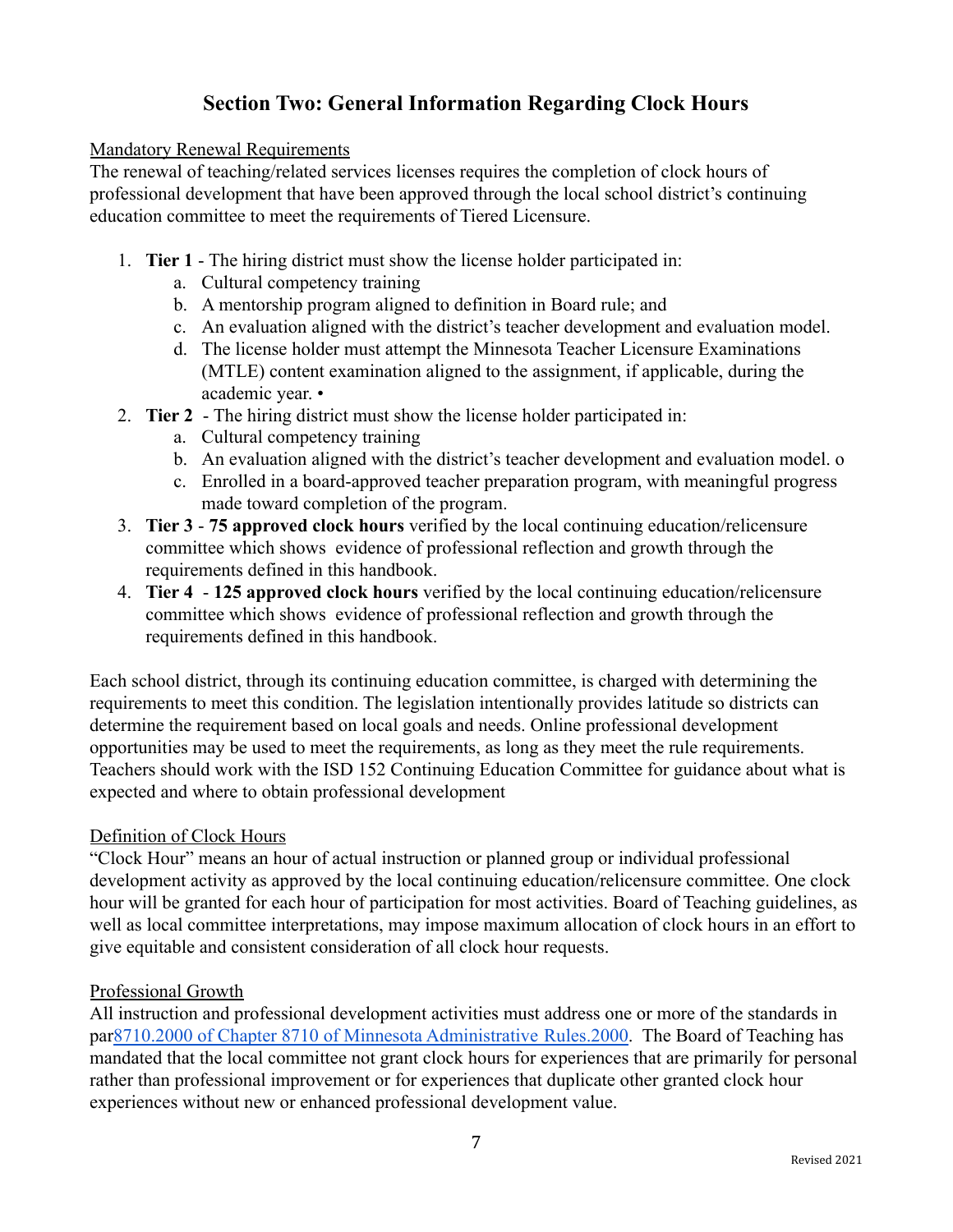#### Experience for Clock Hour Credit

Teaching experiences for which licensure is required do not qualify for clock hour credit, for most categories prescribed by the Board of Teaching,

#### Period for Earning Clock Hours

An applicant requesting renewal of a license to teach must earn clock hours during each five-year period preceding application for licensure renewal. The period begins July 1 of the year of issuance and extends through June 30 of the year of expiration. An applicant may not bank or carry over clock hours into the next 5-year period for purposes of relicensure. Clock hours are to be earned in two or more of the categories listed in items A to I.

#### Clock Hour Allocations When Renewing a License for Two or More Areas

An applicant who seeks renewal of continuing license for two or more areas should allocate at least thirty clock hours to each of the licensure areas for a total of no fewer than 125 clock hours.

#### Clock Hours Obtained in Multiple School Districts

The applicant is to have clock hours granted by the committee of the district where he or she was employed when the clock hours were completed. If a licensed person employed by a school district becomes employed by a different school district during a renewal period, the applicant should request the committee transfer clock hours already earned and granted during that renewal period to the local committee in the new district. Unless obviously granted contrary to rules, such clock hours will be accepted by the new committee.

#### Clock Hours for Persons Not Continually Employed in Minnesota

Persons who have not been employed by a school district for a period of time will be granted clock hours in one of the following ways:

- 1. Hours may be granted by the local committee of the district where the applicant was last employed, or by the local committee of the district where the applicant currently resides, if accepted by the local committee.
- 2. Persons who have never been employed on a continuing basis by a school district in Minnesota shall affiliate with the local committee in the district in which they reside.
- 3. Persons residing out of the state of Minnesota who wish to maintain continuing Minnesota licensure may continue a previous committee affiliation or may make application for renewal to the Board of Teaching in accordance with provisions of the licensure rules governing continuing education. Information and forms for application to the Board of Teaching are available from the Minnesota Department of Education Personnel Licensing Section.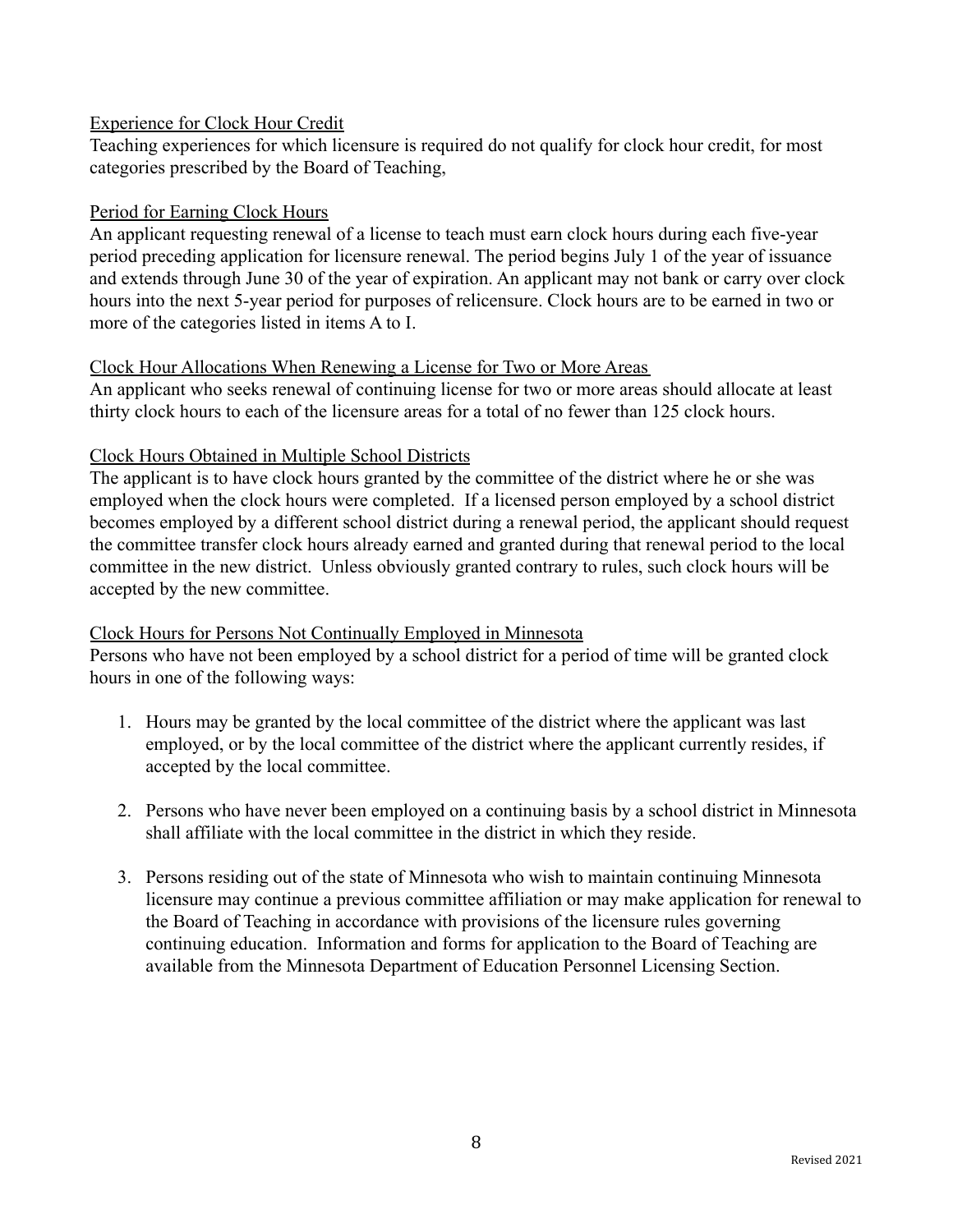# **Section Three: Clock Hour Categories**

There are nine major categories, their subdivisions are excerpted directly from the relicensure rule and must be used as categorical headings in the local committee guidelines, including allocation ratios and maximums where indicated in rule. The examples are included to illustrate the intent of the various categories and to suggest specific activities that might be applied. They do not constitute an exclusive listing of appropriate activities.

#### **A. Relevant Coursework Completed at Accredited Colleges and Universities**

Types of Activities: Any college class taken for credit.

- $\blacksquare$  1 Quarter credit = 16 clock hours
- $\blacksquare$  1 Semester credit = 24 clock hours
- Audited classes without transcript or grade slip are in Category B

Verification needed: Copy of transcript or grade slip for any class taken for credit (photocopy is acceptable).

## B. **Educational Workshops (held outside of district)**

Types of Activities: An audited college class without a transcript or grade slip, conferences, seminars, institutes, lectures, and/or speakers.

Verification needed: Certificate of attendance signed by presenter or workshop sponsor indicating date and number of hours.

- These are organized, structured learning experiences attended for the purpose of professional development in education, not for the purpose of personal growth. These experiences do not include travel time, registration, meal or breaks, negotiation sessions or business meeting portions of professional meetings.
- These workshops will have a maximum of seven clock hours per day, as meals and breaks are not included.

## **C. Staff Development Activities (held within district)**

Types of Activities: In-service meetings, district courses, training, and workshops.

- Staff development meetings that teachers are required to attend may be counted.
- All-day district staff in-services will have a maximum of seven clock hours per day, as meals and breaks are not included.

Unacceptable Activities:

▪ Faculty meetings, department chair/team leader meetings

Verification needed: Certificate of attendance including the topic, date, times, and clock hours.

- Sections A, B, and C of the clock hour approval form do not need to be completed for in-district in-services.
- Third-party training sponsored by the district, such as Safeschools and Infinitec do not qualify as in-district in-services.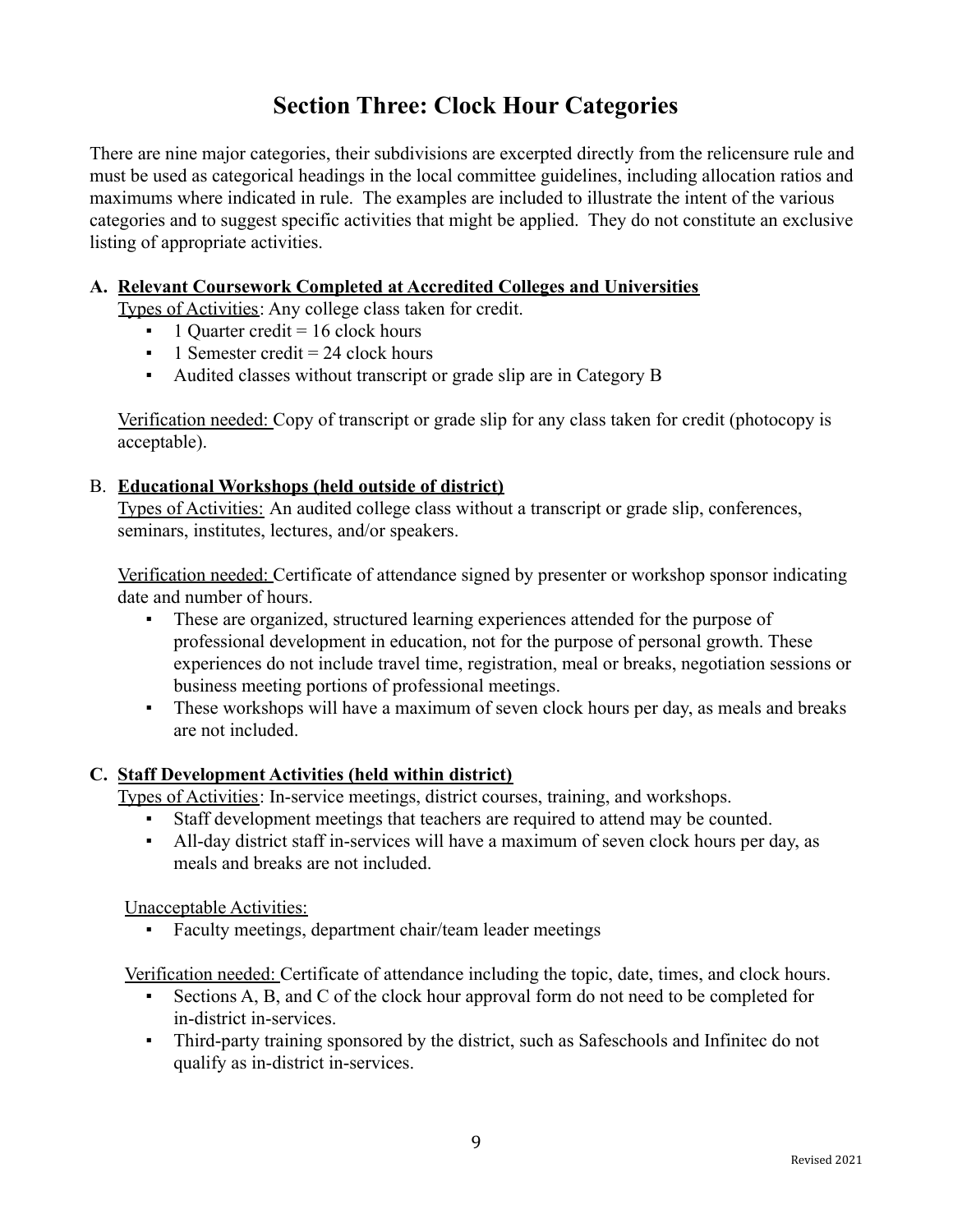## **D. Curriculum Development**

Types of Activities: Curriculum development at site, district, regional, state, national or international level.

Verification needed: Certificate including the dates and hours worked on the curriculum. If no certificate is available, write a short description of the activity, dates, times, and to be signed by a building administrator.

## **E. Engagement in Formal Peer Coaching or Mentorship**

Types of Activities: Relationships with colleagues addressing one or more of the MN Standards.

- Collegial meetings
- Mentoring a new teacher.

Unacceptable Activities:

▪ High school or college student observations (This is under Category G)

Verification needed: Professional development documentation including dates, times and a brief explanation. Collegial meetings must include meeting minutes.

#### **F. Professional Service (30 hours maximum in a 5-year period) F1 – Supervision of Student Teacher/Intern**

Types of Activities: A maximum of 30 hours will be granted in a 5-year period.

- $\blacksquare$  1 Quarter (10 full weeks) = 16 hours = 1.5 clock hours per week
- $\blacksquare$  1 Semester (16 full weeks) = 24 hours = 1.5 clock hours per week

Verification needed: Letter/certificate from the college, including quarter or semester hours, dates and number of weeks of participation for the supervision of clinical experiences of person enrolled in teacher preparation program.

## **F2 – Participation on licensure, teacher education, professional standards committee at local, state, and/or national level**

Verification needed: Written statement signed by the committee chairperson or representative of the agency responsible for committee operations, including hours of participation.

▪ One clock hour will be granted for each hour of participation.

## **F3 – Participation in accreditation**

Types of Activities: Any accreditation at the state, regional or national level.

Verification needed: Written statement signed by the committee chairperson or representative of the accrediting agency, including hours of participation.

▪ One clock hour will be granted for each hour of participation.

## **G. Leadership Experience (30 hours maximum in a 5-year period)**

**G1 – Development of new or broader skills & sensitivities to school, community or profession** Types of Activities: Presenting at a conference, workshop, website development – these are activities above and beyond the person's current role in the school.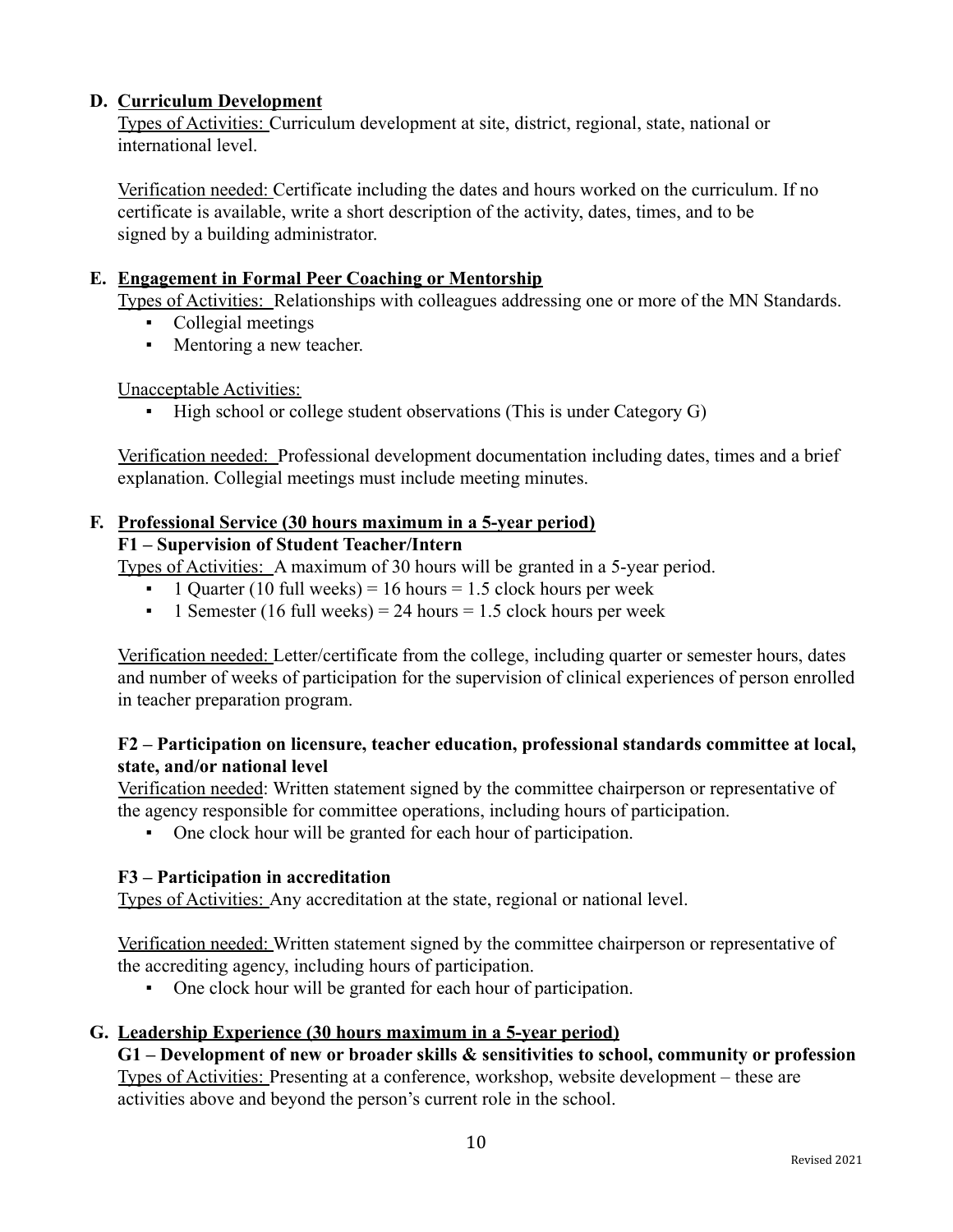Verification needed: Written statement signed by representative of the agency or organization in which the activity occurred, indicating the applicant's leadership role and including hours of involvement.

▪ When presenting at a conference or workshop, only the time of the presentation will be accepted. Prep/planning time will not be accepted.

## **G2 – Publication of professional article**

Types of Activities: Publication of professional article in a professional journal in an appropriate field.

Verification needed: Copy of the published article and a summary of the experience, including the number of hours and the type of research used to develop new knowledge for incorporation into the article.

- A publication is defined as being printed by a recognized publishing company or a recognized professional journal.
- Locally-produced materials will not qualify for clock hours in this category.

## **G3 – Volunteer work in professional organizations**

Types of Activities: Volunteer work includes work with professional organizations related to areas of licensure held by the individual.

Verification needed: Written statement signed by an official representative of the professional organization, indicating applicant's leadership role and including hours of involvement.

▪ One clock hour will be granted for each hour of involvement.

## **H. Opportunities to Enhance Knowledge & Understanding of Diverse Educational Settings (30 hours maximum in a 5-year period)**

## **H1 – Experiences with students of another age, ability, culture, socioeconomic level**

Types of Activities: Active student contact and should be in contrast from the teacher's regular teaching assignment, such as adult education, inner city, different culture, teaching college class.

Verification needed: Written statement signed by administrator of the educational agency for which teaching was done. This statement should indicate the teacher's hours of active student contact and should describe the contrast between students in the teacher's regular teaching assignment and the students in the teaching experience for which the teacher is requesting clock hours.

## **H2 – Systematic, purposeful observation**

Types of Activities: Observations of other schools and to related business and/or industry.

Verification needed: Written statement signed by an official representative of the school, business or industry visited, including educational content of the visit and hours of involvement.

- One clock hour will be granted for each hour of involvement.
- **I. Pre-Approved Travel or Work Experience (30 hours maximum in a 5-year period) I1 – Travel for purposes of improving instruction**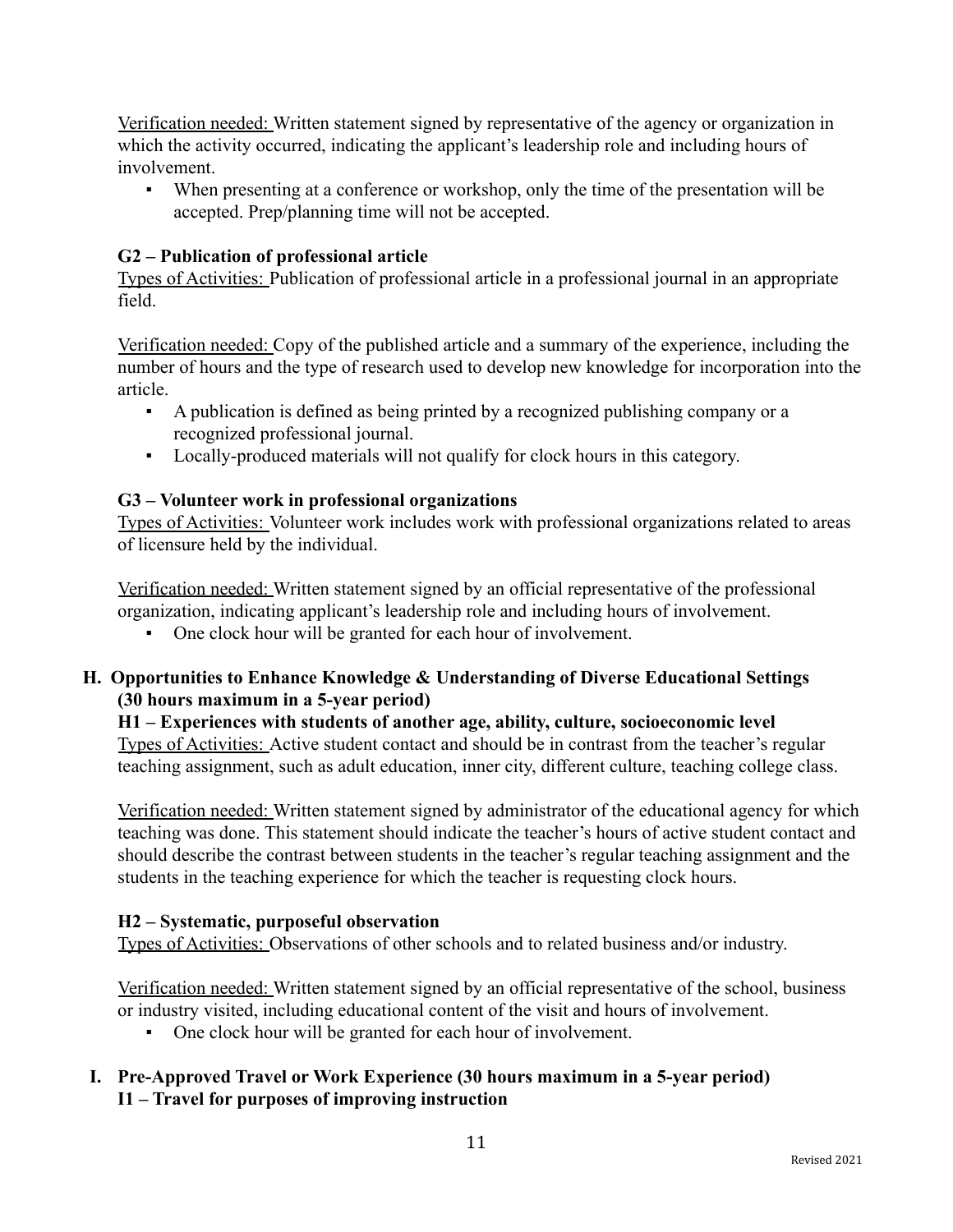Types of Activities: Activities must be related to teaching assignment and or area(s) of licensure.

Verification needed: Prior approval for clock hours is required for this activity.

- Complete the Clock Hour Approval form with a request for pre-approval through the Continuing Education Committee. The required explanation must include activity/travel, dates and hours involved, and how it relates to your teaching area.
- No more than 10 hours/week can be requested, with a maximum of 30 hours in a 5-year period.
- After the activity/travel is completed, resubmit the approved form to the committee for final approval of your travel activity.

## **I2 – Work Experience in business/industry**

Types of Activities: Activities must be related to teaching assignment and or area(s) of licensure. Verification needed: Prior approval for clock hours is required for this activity.

- Complete the Clock Hour Approval form with a request for pre-approval through the Continuing Education Committee. The required explanation must include how the work experience relates to your teaching area.
- No more than 10 hours/week can be requested, with a maximum of 30 hours in a 5-year period.
- After the activity/work is completed, resubmit the approved form to the committee for final approval of your business/industry work experience activity.

## **[State Required Areas](https://mn.gov/pelsb/assets/Mandatory%20Requirements%20Chart%20For%20Relicensure%2002-19-20%20POST_tcm1113-373621.pdf)**

These are organized, structured learning experiences presented and attended for the purpose of professional development in education, not for the purpose of personal growth. These experiences do not include travel time, registration, meal or coffee breaks, negotiation sessions or business meeting portions of professional meetings.

## **1. Positive Behavior Intervention Strategies (Minimum of 1 CEU Required)**

Effective for renewal of professional licenses which expire on June 30, 2001, and after. Applicants must include in their professional development activities which address positive behavioral intervention strategies. ([Minnesota Statutes Section](https://www.revisor.mn.gov/statutes/?id=122a.09) 122A.09)

Types of Activities: Includes, but not limited to, topics such as restitution, bullying, classroom management, dealing with disruptive students, 5-Point Scale, and brain-development research.

Verification needed: Certificate of attendance signed by presenter or workshop sponsor, including the date and number of hours.

## **2. Accommodation, Modification, and Adaptation of Curriculum, Materials, and Instruction (Minimum of 1 CEU Required)**

Effective for renewal of professional licenses, after January 1, 2021. Applicants must include in their professional development activities which address accommodation, modification, and adaptation of curriculum, materials, and instruction to appropriately meet the needs of varied students in achieving graduation standards (i.e., differentiated instruction). (Minnesota Statutes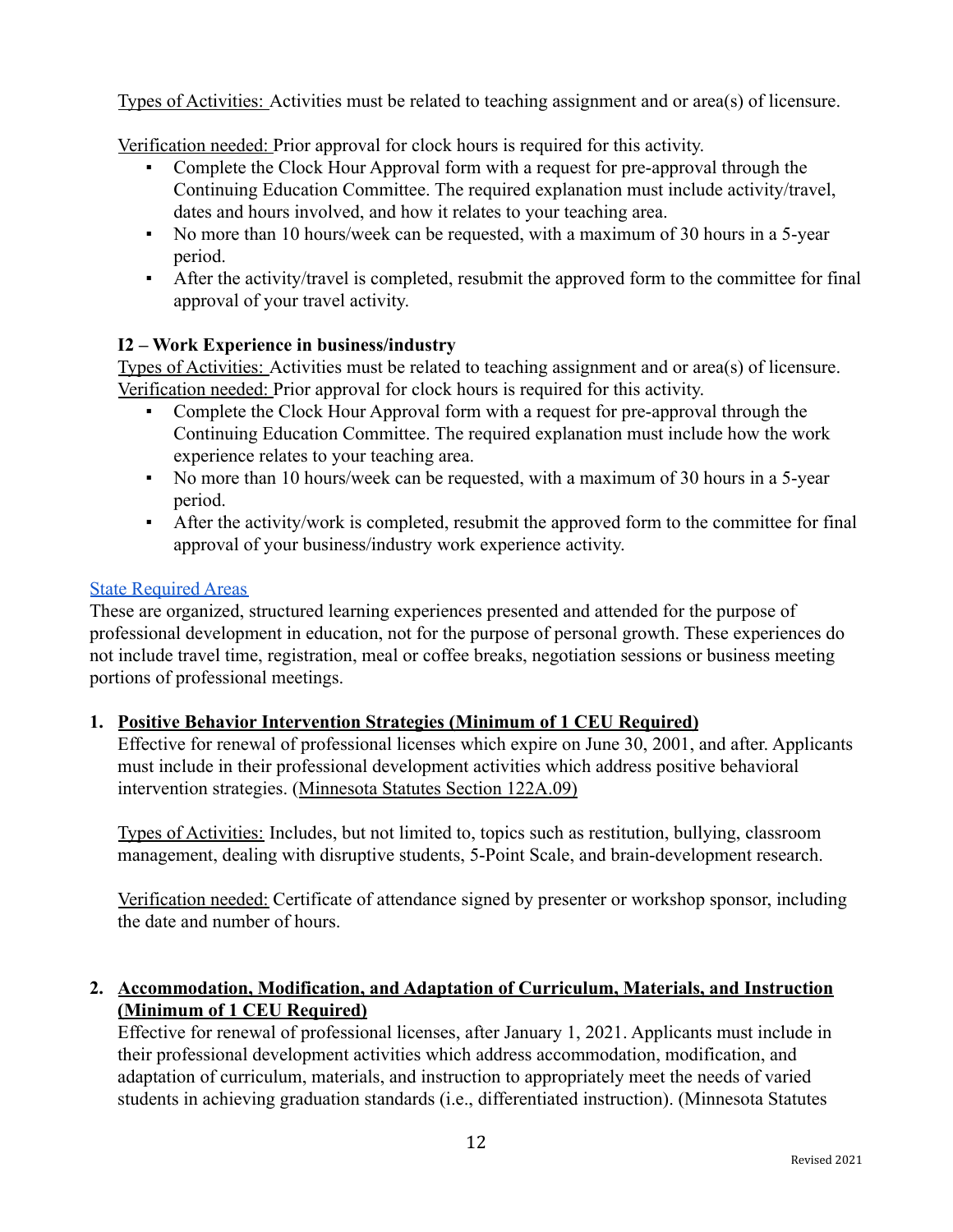Section 122A.09)

Types of Activities: Any adapting or modifying of curriculum in area that you teach.

Verification needed: Certificate of attendance signed by presenter or workshop sponsor, including the date and number of hours.

## **3. Mental Illness Awareness (Minimum of 1 CEU Required)**

All teachers must be trained in understanding the key warning signs of early-onset mental illness in children and adolescents.

[Types of Activities:](https://mn.gov/pelsb/assets/10.2.18%20-%20Board-adopted%20Criteria%20for%20Suicide%20Prevention%20Training_tcm1113-354713.pdf) Information covering and defined as the following:

- 1. In-depth understanding of students' mental illness
- 2. trauma,
- 3. Accommodations for students' mental illness,
- 4. Parents' roles in addressing students' mental illness
- 5. Fetal Alcohol Spectrum Disorders,
- 6. De-escalation methods, among
- 7. Other similar topics.

#### **4. Suicide Prevention Training (Minimum of 1 CEU Required)**

Effective for renewal of professional license renewals, however, licenses set to expire in 2019 and completed suicide prevention training prior to March 2018 do not need to complete the additional content requirements.

[Types of Activities:](https://mn.gov/pelsb/assets/10.2.18%20-%20Board-adopted%20Criteria%20for%20Suicide%20Prevention%20Training_tcm1113-354713.pdf) Information covering and defined as the following:

- 1. Suicide is a serious public health problem
- 2. Current research on adolescent brain development
- 3. What research shows about suicide:
	- a. Risk factors
	- b. Protective factors
	- c. Research-based warning signs for youth suicide (www.youthsuicidewarningsigns.org)
- 4. Teen suicide (myths vs. facts)
	- a. Self-harm vs. suicidal behavior
- 5. Teens and mental health (normal adolescence vs. warning signs and early onset mental illness) a. Communicating with teens
- 6. What to do if someone is at risk (how to ask about suicide, how to respond and what to do next)
	- a. Support circles and networks
	- b. Treatment for teens, treatment compliance issues, issues for chronically suicidal adolescents
	- c. Working with special populations (bullying and suicide, LGBTQ and suicide)
	- d. Cultural considerations
- 7. Suicide prevention in schools (prevention, intervention, postvention and reintegration)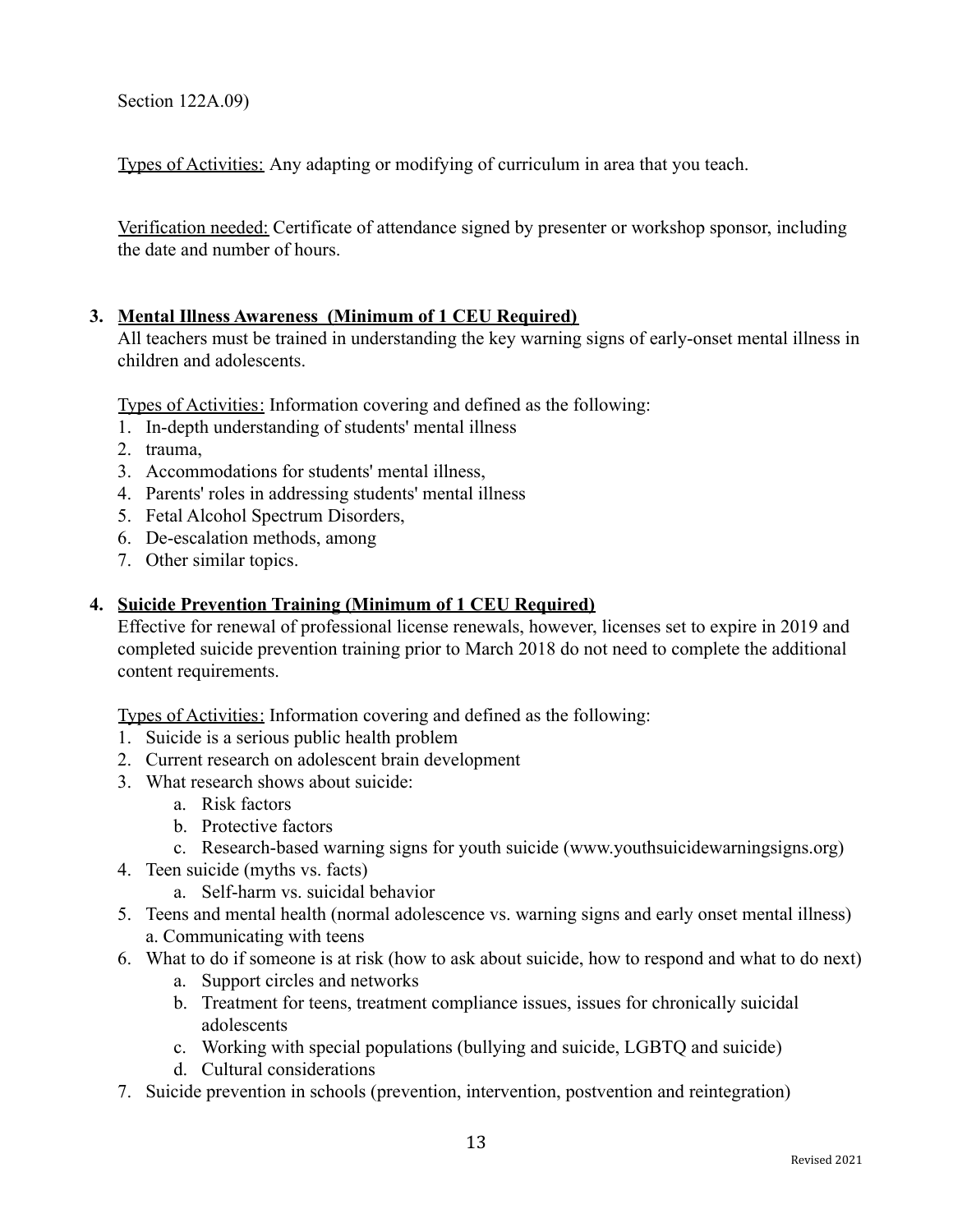Verification needed: Certificate of attendance signed by presenter or workshop sponsor, including the date and number of hours.

## **5. Reading Preparation (Minimum of 4 CEUs Required)**

Effective for renewal of professional licenses which expire on June 30, 2004, and after. Applicants must also include in their professional development activities which evidence further reading preparation. [\(Minnesota Statutes Section 122A.09\)](https://www.revisor.mn.gov/statutes/?id=122a.09)

Types of Activities: Teachers must have in-service preparation in scientifically-based reading instruction. Topics/Activities can included: literacy, increasing reading ability, instruction and practice in phonemic awareness, phonics and other word-recognition skills, guided oral reading for beginning readers, vocabulary instruction, instruction in fostering understanding and higher-order thinking for readers of all ages and proficiency levels, reading in content areas, specific reading strategies that impact comprehension, current research and best practices in reading research and instruction.

Verification needed: Certificate of attendance signed by presenter or workshop sponsor, including the date and number of hours.

#### **6. English Language Learners (Minimum of 1 CEU Required)**

Effective for renewal of professional license renewed on or after August 1, 2015, and after. Applicants must also include in the 125 clock hours, instruction or other professional development activities that addressed the instruction of English Language Learners.

Types of Activities: The learning that addresses instruction of English language learners to be used in the classroom related to student learning.

Verification needed: Certificate of attendance signed by presenter or workshop sponsor, including the date and number of hours.

## **7. Cultural Competency (Minimum of 6 CEU Required)**

Types of Activities: The learning will include the following elements in a format fostering self reflection and discussion where the focus is on deepening the teacher's own frames of reference, potential bias in these frames, and the impact of these frames on students, students' families, and the school communities. **Two** of the following categories must be represented:

- a. Racial, cultural, and socioeconomic groups;
- b. American Indian and Alaskan native students;
- c. Religious diversity;

▪

- d. Gender identity, including transgender students;
- e. Sexual orientation;
- f. Language diversity;
- g. Individuals with disabilities and mental health concerns; and
- h. Systemic racism.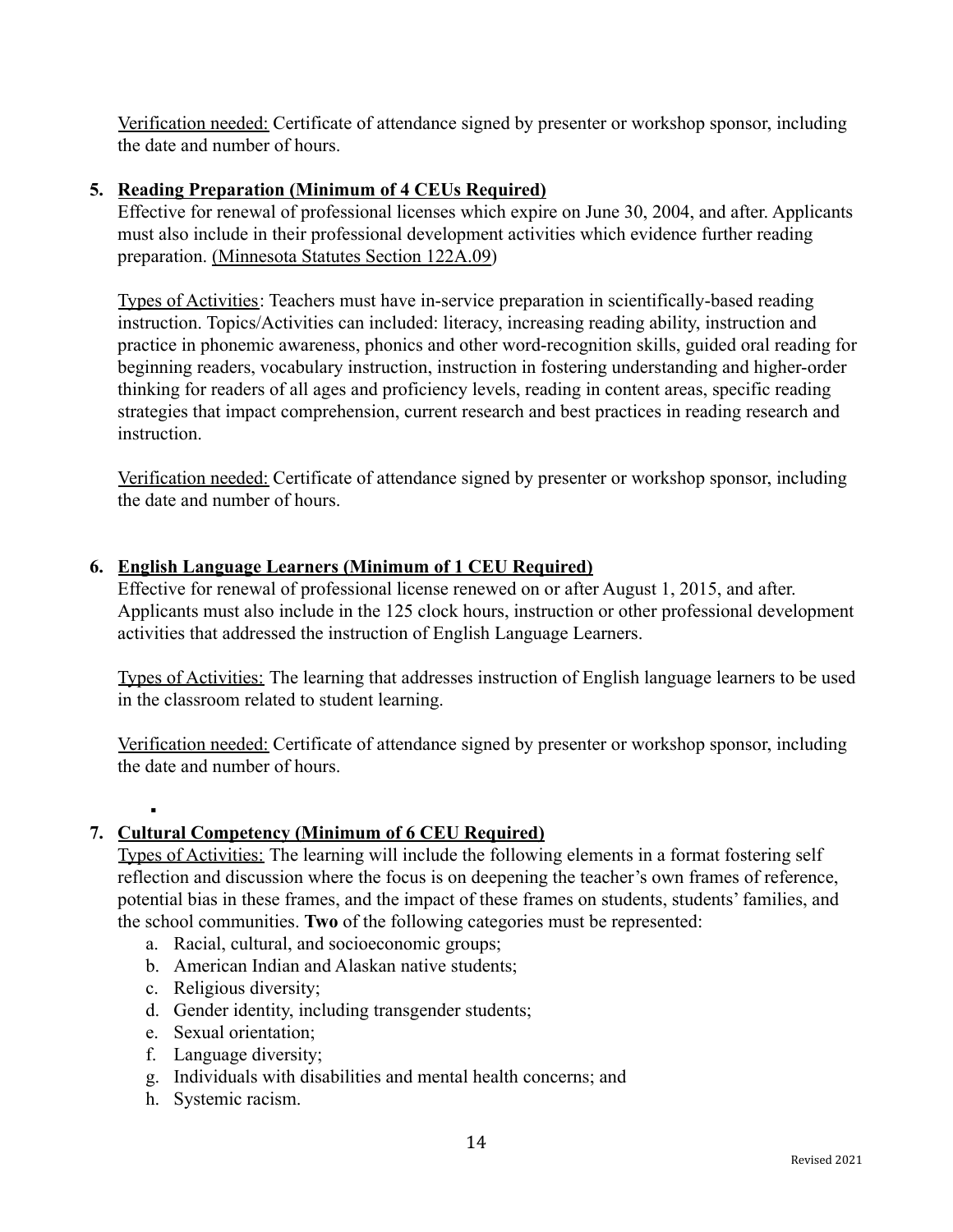Verification needed: Certificate of attendance signed by presenter or workshop sponsor, including the date and number of hours.

## **8. Summative Evaluations**

- **a.** Under Minn. Stat. § 122A.187, Tier 3 and Tier 4 license holders have the option of submitting their summative evaluation of their individual growth and development plan in place of: Cultural competency training; and Meeting the needs of English Language Learners.
- **b.** Individuals should submit their summative evaluation and development plan to their local re-licensure committee if they choose this option.

# **Section Four: Requesting Clock Hours**

## Procedures

- 1. Obtain a clock hour form. A separate form should be utilized for each experience. Forms can be found on Powerschool Learning Human Resources~Continuing Education or the Moorhead Public Schools Website.
- 2. Complete all sections of the Clock Hour Approval Form. Submissions with incomplete forms will be returned without approval.
- 3. Description of the activity (A, B, and C) must be completed with a specific and thorough explanation of the activity and how the activity relates to your teaching and your professional growth. For ISD #152 sponsored Professional Development, this section (A, B, C) do not have to be completed with a valid certificate.
- 4. Attach verification of the activity attended. The form must include the date of the experience, hours of participation, a signature of the sponsor/facilitator and/or a college transcript.
- 5. Submit applications to the designated building representative for review and approval. Submissions will be returned after the approved clock hours are entered with the MN Department of Education.
- 6. Submissions can also be mailed to:

Human Resources 1313 30th Ave S Moorhead, MN 56560

7. Submissions after May  $1<sup>st</sup>$  requiring approval for a July 1st license renewal will be given priority.

## Appealing an Unfavorable Decision

An appeal may be made to the committee when the local committee has not granted an applicant the requested number of clock hours requested . An applicant must appeal to the committee within twenty working days after notification of the decision of the committee. Failure to file a written request with the committee for an appeal within twenty working days constitutes a waiver of the individual's right to appeal. Decisions by the local committee denying the appeal may be appealed to the Board of Teaching by the applicant according to the provisions of part [8710.0900](https://www.revisor.mn.gov/rules/8710.0900/?keyword_type=all&keyword=8710.0900) of the Rules for Continuing Teacher License Issuance and Renewal.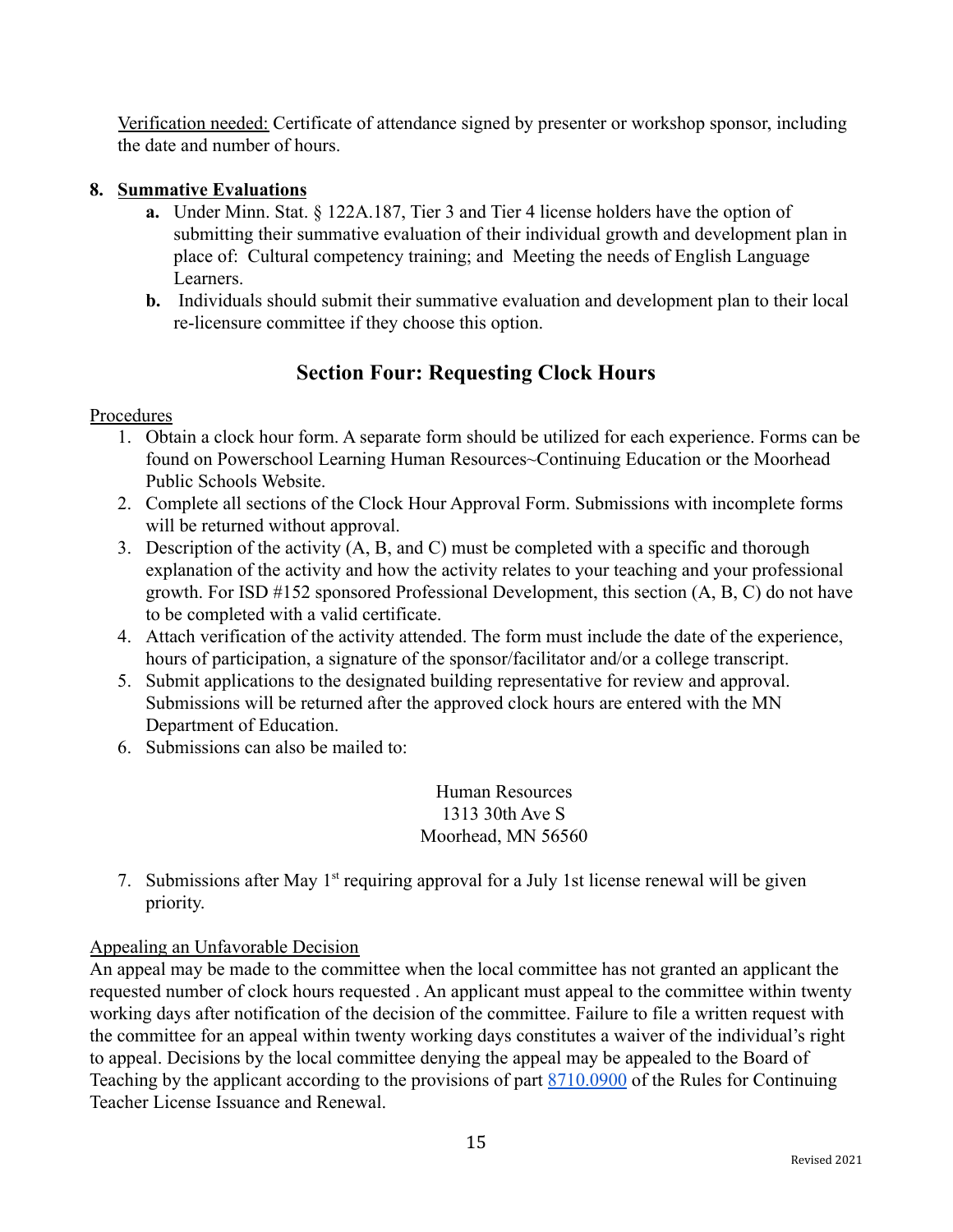#### Special Note

The duty of the local committee includes holding an annual hearing to allow the teachers in the district to review proposed or revised guidelines established by the local committee. A working draft of local guidelines and proposed revisions shall be made available prior to the local hearing. The local committee shall schedule the hearing at the time and place convenient for those interested in or affected by the guidelines to be able to attend. Adequate and proper notice shall be given to all such persons within the district. If the local committee decides to add requirements beyond what the state mandates, a hearing for all affected parties must be held prior to announcing the new requirements. The Continuing Education Committee is the only local body authorized by Minnesota Rule to modify requirements for relicensure.

## **Section Five: Exemptions to the Clock Hour Requirement**

## Clock Hour Exception for National Board Certification

The National Board of Professional Standards Certification (NBPS) has been approved by the Minnesota Board of Teaching as a substitute for the clock hours required for the license renewal. If the NBPS certification expires during the five-year renewal period, the local committee will prorate hours completed at 25 hours per year and require completion of a prorated number of hours for the years the certificate is not in effect. Applications with NBPS Certification must also provide verification to the local continuing education committee of meeting all applicable mandatory requirements.

#### Clock Hour Exemption for School Psychologists

The National Certification of School Psychologists (NCSP) Certification has been approved by the Minnesota Board of Teaching as a substitute for the clock hours required for license renewal. If the NCSP certification expires during the five-year renewal period, the local committee will prorate hours completed at 25 hours per year and require completion of a prorated number of hours for the years the certificate is not in effect. School psychologists must also provide verification to the local continuing education committee of meeting all applicable mandatory requirements including positive behavior strategies; accommodation, modification and adaptations to meet the needs of varied students; and understanding the warning signs of early onset mental illness. School psychologists are exempt from meeting the reading preparation, technology and reflective statement of professional accomplishment and assessment of professional growth requirements.

## Clock Hour Exemption for Speech-Language Pathologists

The American Speech and Hearing Association (ASHA) Certification has been approved by the Minnesota Board of Teaching as a substitute for the clock hours required for renewal. If the ASHA certification expires during the five-year renewal period, the local committee will prorate hours completed at 25 hours per year and require completion of a prorated number of hours for the years the certificate is not in effect. Speech-Language Pathologists must also provide verification to the local continuing education committee of meeting all applicable mandatory requirements with the exception of the reflective statement of professional accomplishment and assessment of professional growth. Section Six – Administrative License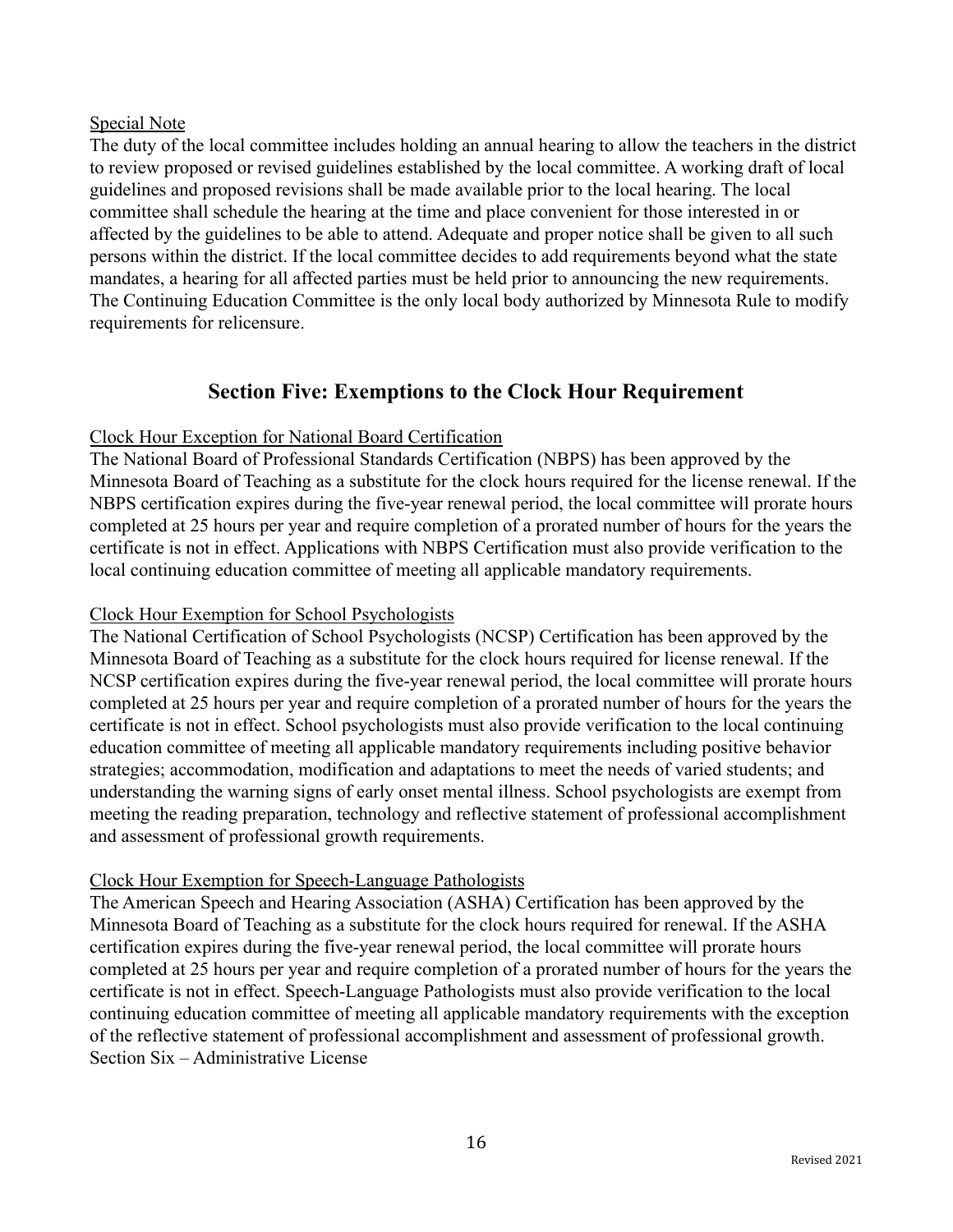Related service professionals must meet other renewal requirements, which can be found in [PELSB](https://mn.gov/pelsb/assets/Mandatory%20Requirements%20Chart%20For%20Relicensure%2002-19-20%20POST_tcm1113-373621.pdf) administrative rules:

- [Speech-Language Pathologist](https://www.revisor.mn.gov/rules/8710.6000/)
- [School Nurse](https://www.revisor.mn.gov/rules/8710.6100/)
- [School Psychologist](https://www.revisor.mn.gov/rules/8710.6200/)
- [School Social Work](https://www.revisor.mn.gov/rules/8710.6300/)
- [School Counselor](https://www.revisor.mn.gov/rules/8710.6400/)

## Renewal Administrative License

Renewals should be submitted to the Human Resources office.

A five-year administrative license will be granted to applicants who verify one year of administrative experience while holding a valid two-year administrative license.

Five-year administrative licenses expire on June 30 of the year of expiration. Applications for renewal may be submitted any time after January 1 of the year of expiration.

To renew a five-year administrative license, you must submit to the designated district administrator completion certificates totaling 125 clock hours of administrative and supervisory continuing education that have been pre-approved by the Minnesota Board of School Administrators. These hours must have been 12 earned during the five-year period immediately preceding the renewal of the license.

## Administrative Clock Hours

"Clock hours" means hours of actual instruction or supervised group activities in a pre-approved Minnesota administrative and supervisory continuing education program. With the exception of relevant coursework completed at accredited colleges and universities, the Minnesota Board of School Administrators must preapprove all administrative continuing education activities. One-quarter college credit equals 15 clock hours and one semester college credit equals 20 clock hours. Renewal requirements must be met during the five-year period of each continuing license and no clock hours will carry forward into any subsequent five-year licensure period.

If you have questions regarding the pre-approval of an administrative continuing education activity, you may contact the Board directly by calling 651-582-8796.

Administrative licenses are issued by the Educator Licensing office, but the Minnesota Board of School Administrator has responsibility for granting administrative waivers, complaints against licensed administrators, college/university program approval and the pre-approval of administrative continuing education. If your continuing license has lapsed and you have not been employed as an administrator or supervisor during the year immediately preceding the application for renewal, you have the following options:

▪ Provide evidence that you have completed 125 clock hours of pre-approved administrative and supervisory continuing education earned during the five-year period immediately preceding your application for renewal.